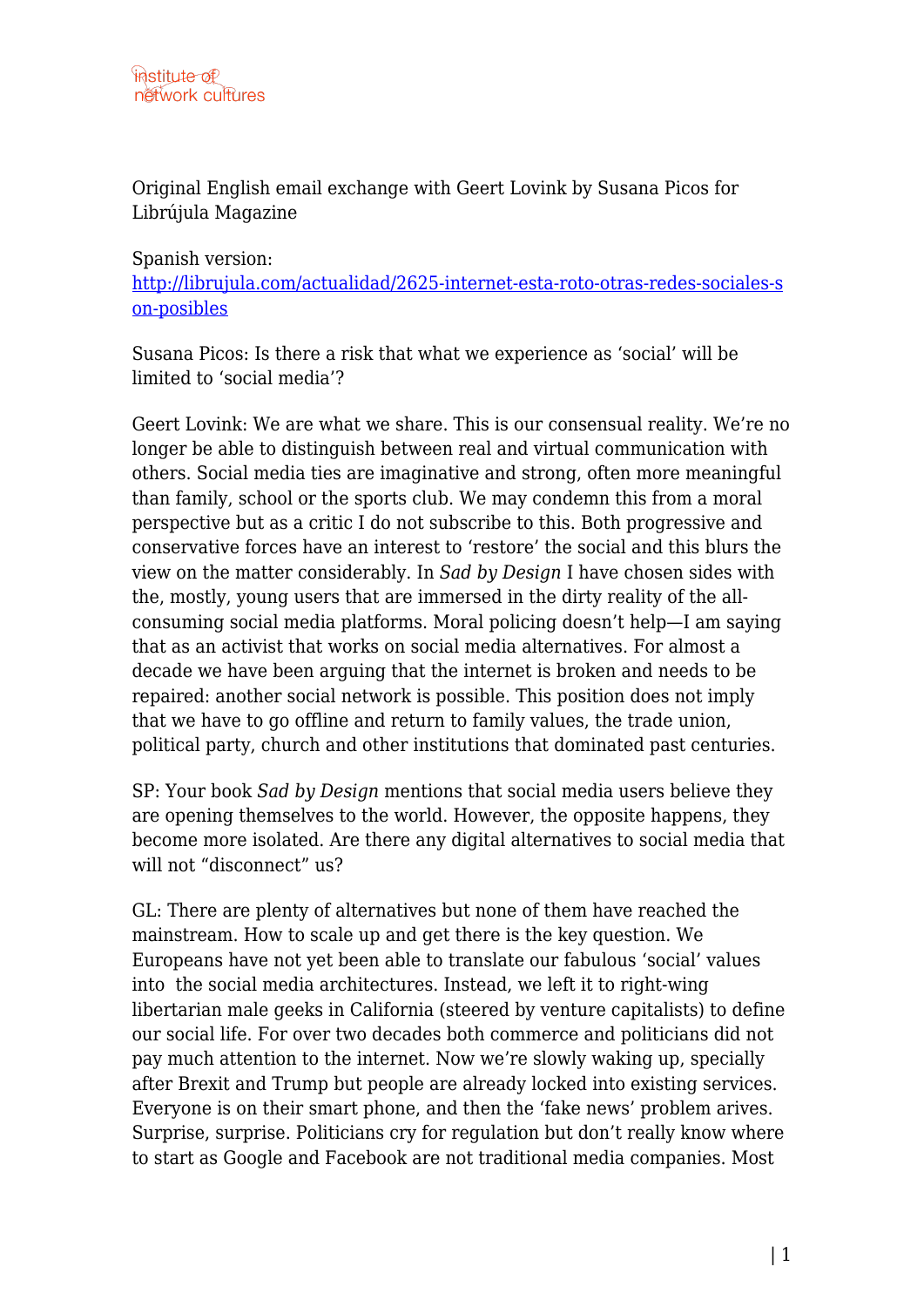social media critics, like me, argue that regulation will be mostly symbolic and useless as they are fighting the last war. We need to go to the foundations, the protocols and standards.

SP: What does techno-sadness mean? How can we fight it?

GL: In the aftermath of the Cambridge Analytica scandals several Silicon Valley 'dissidents' have stood up. They explained us in detail how 'behaviorial modifications' are influencing our mood. YouTube needs you to click on more extreme videos to keep you there. Users become anxious when they see how long their loved one did not respond. As Roland Barthes says: I am the one who waits. Compared to others, your ranking is low—and this makes you sad. All you do is follow. I am describing sadness as a shadow of the 'dopamine' moment, when we put the phone aside because we're exhausted. But then we got an alert and we're back. Did he respond?

I am not a techno-determinist and do think that (the removal of) technology will be the solution. It's not easy to fight unconcious systems that dominate our emotional life. Let's not pretend that it will be easy to delete the apps. We also need to understand that techno-sadness is part of larger trends in society such as loneliness, the artificial division between generations and social groups, racism and violence against women, depression and burn-out. "Yr Body is Nothing." Boy Harsher. We can no longer open our tired eyes.

SP: Why do you say that our reality more closely resembles a Victor Hugo novel than a Blade Runner film?

GL: We're not living in a cyberpunk sci-fi society. Where's my flying car? Instead, it looks more like a simulacrum of the 19th century, which was a time of rapid industrialization (now digitization) with a dull culture, dominated by a rapidly growing social inequality. Tech revolution and a conservative climate go hand in hand. In terms of social mobility we've seen major setbacks over the past thirty years. This are precisely the decades of the rise of the computer networks. Like Hugo, our vision is romantic, set in a stagnant everyday environment: that's what we see when we look at the Black Mirror episodes. The utopian technologies are almost all of them invisible. In response to dystopian measures we try address social causes yet get stuck in politically correct behavior and neo-liberal conventions. This is our regressive tragedy.

SP: What's the role of Europe when facing the two current Internet models: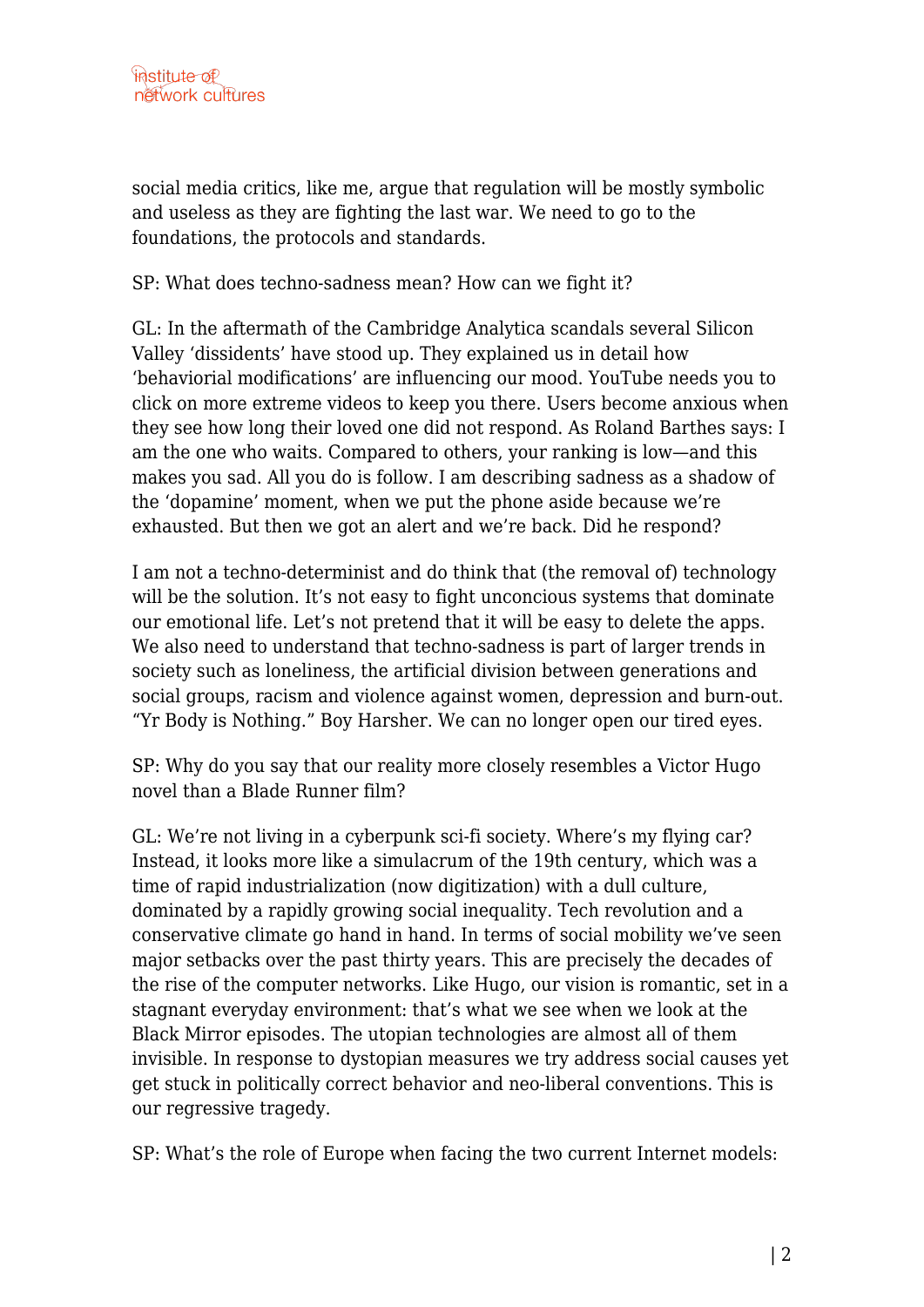the American, concentrating the power in the hands of a few, and the Chinese, which is completely surveilled by the government?

GL: Strictly speaking Europe is not a player. At best we're a market of 500 million consumers with an avarage spending power. We need to be humble about our current position. Remember, it was the Trump administration that unleashed the conflict with Huawei over the built-in surveillance software in their routers, not Brussels or Madrid. I still have to read the first report about the role of the EU in this. We're divided but most of all asleep. We may be proud of our GDPR but it a retrograde legal instrument that will not be able to break up monopolies and create a Euro-wide public internet space.

SP: Have we moved from gold diggers to data diggers?

GL: We've gone full circle and are back in the age of the gold diggers  $\Box$  The name for bitcoin and other cryptocurrencies is 'digital gold': this also happens to be the title of the inside story of the first five years of bitcoin, written by Nathaniel Popper. I can recommend it to everyone as it perfectly documents the 'criminal energy' of the crypto scene. Please note that digital gold digging and data digging emerged around the same time. Both are pure alchemy: they magically turn computational cycles (using electricity) into money. Both are based on collective hallucination. We need to believe in data, as much as we need to believe in the value of crypto-currencies. Once we find out more about the price manipulations in the background and the extraction mechanisms of data (as described by Shoshana Zuboff), these schemes implode. Soon this will also be the case with the artificial intelligence hype that only seems to be able to operate in the dark with stolen data.

SP: Experts warn about the dangers of giving our data to platforms is not having any effect on the population. How can we make users aware of this reality?

GL: I doubt that awareness will make a difference. I left Facebook together with 50.000 others in 2010 as part of a first campaign that protested against their violation of privacy. This is a decade ago. We slept through the past decade and now wake up to find we're in a cage and can no longer escape. This is what happens with monopolies. Don't be surprised it happened. These giants can no longer be crippled by a change in consumer behaviour. The grip of Google and Facebook on Europe needs to be dealt with top-down. We can think of the socialization of cables and datacentres but most of all